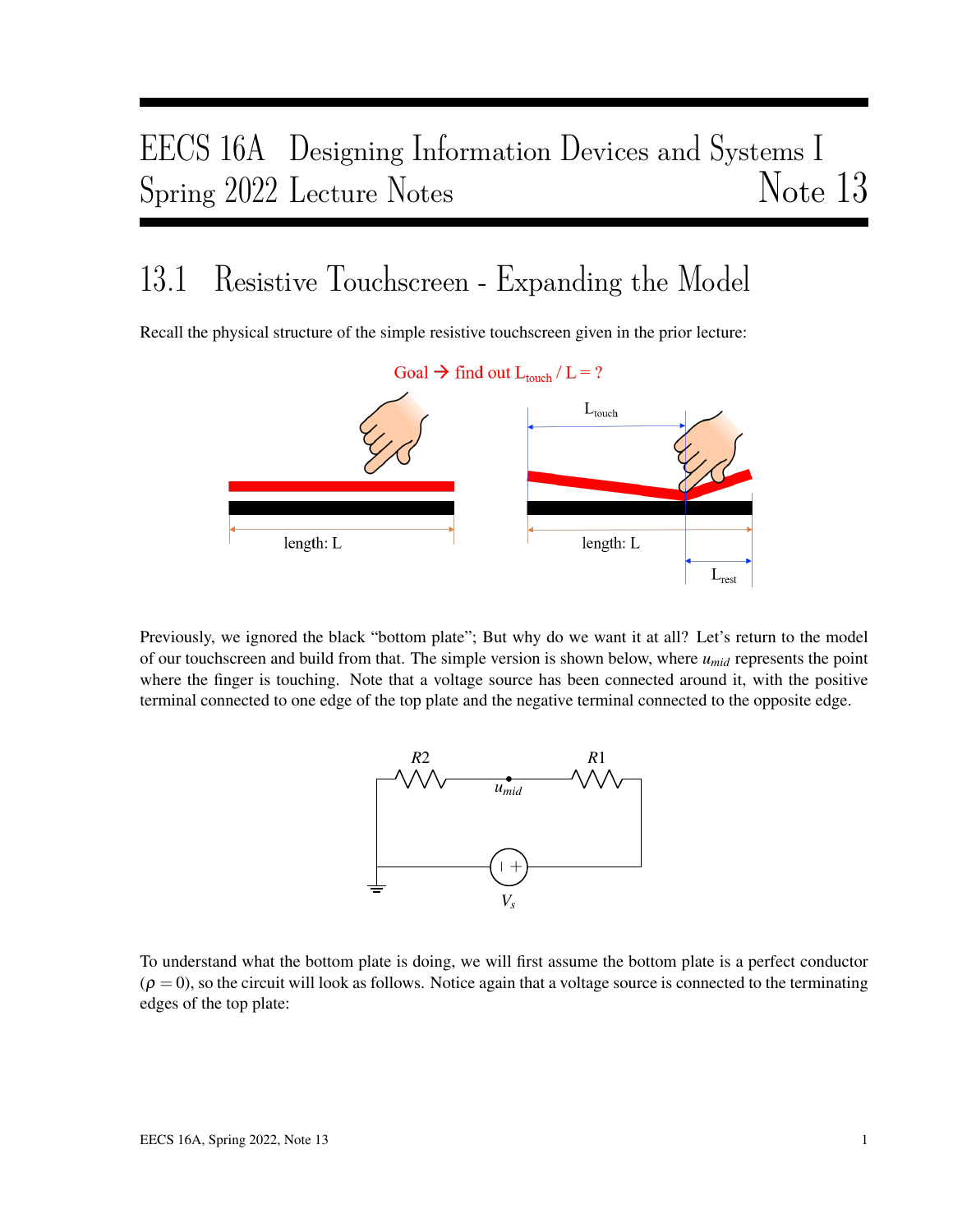

Does the voltage at *umid* change in this case? Thinking about it in terms of nodal analysis, we have not actually added any new nodes to our circuit - ideal wires (with zero voltage drop) are all that we have actually added. Therefore, we see that with a perfect conductor (analogous to our ideal wire),  $V_{out} = u_{mid}$ .

So why have the bottom plate at all? It lets us take the measurement for *Vout* using connection points on the edge of the plate instead of having to put a probe or wire at the actual touch point every time! As we have shown, in the case of an ideal bottom plate this does not affect the measurement result itself.

What if the bottom plate is not a perfect conductor? This means that the bottom plate would also have an associated resistance, calculated just like the resistance of the top electrode. Our new circuit schematic would look like this:



There are now more nodes in the circuit. We now have two options; we can either go back and perform nodal analysis with this new expanded circuit, or we can try and build off previous understanding to see if we can discern how the addition of resistors  $R_3$  and  $R_4$  affect circuit behavior.

Consider this abbreviated schematic: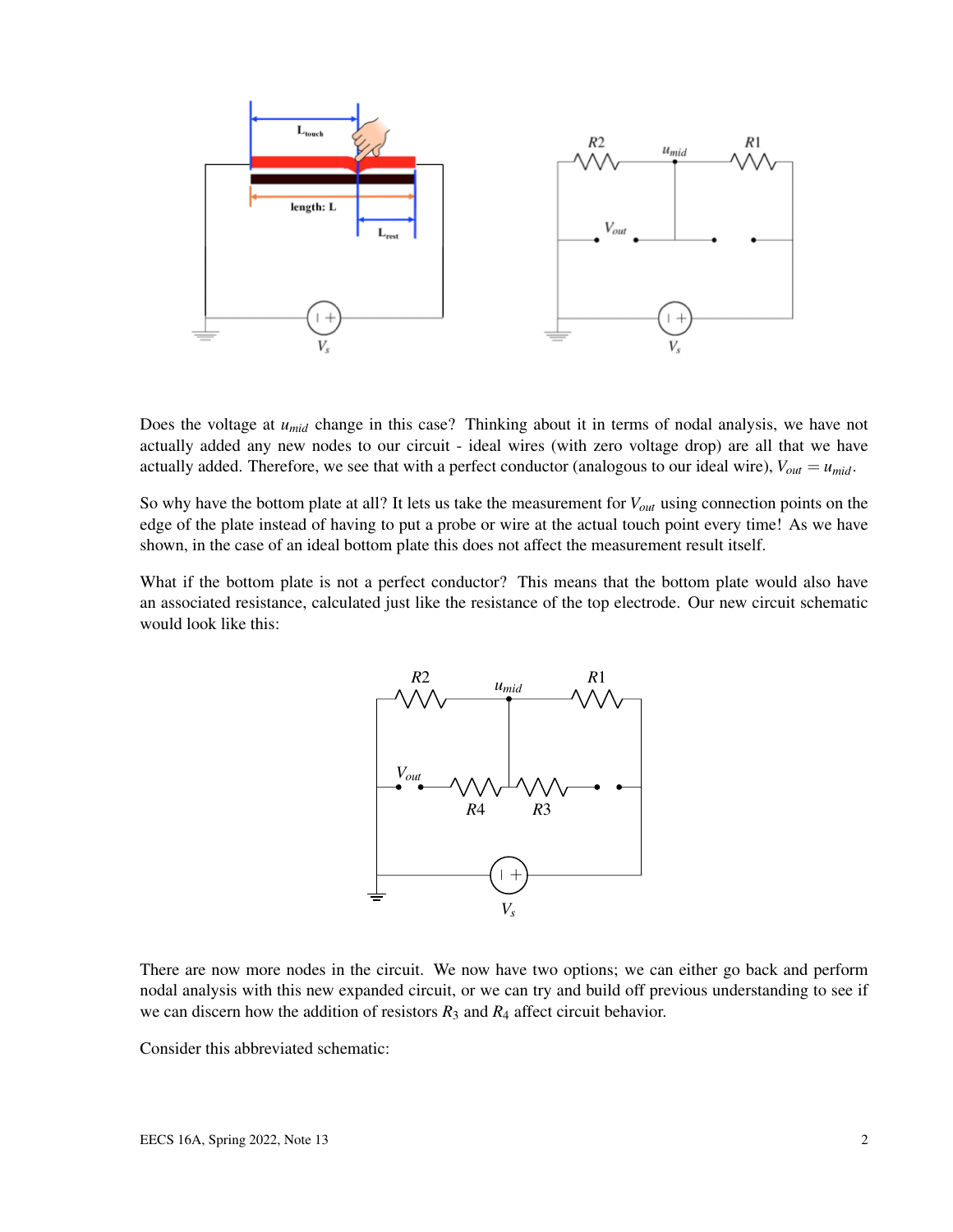

Note that there is a current shown through the two new resistors, which may lead one to think that we need to conduct nodal analysis again. However, both of these resistors are followed by an open circuit. From the definition of an open circuit, we know that zero current will flow through it. If  $i_{mid} = i_{R4} + i_{R3}$  from KCL, and  $i_{R4} = i_{R3} = 0$  from the definition of an open circuit (Ohm's Law says that  $0V = R * 0A$ ), the voltage across these new resistors will be 0. This means that, even with an imperfectly conductive bottom plate, the voltage *Vout* will still be equal to *umid*, even with the addition of these new resistors.

To measure an output voltage, we need to put some device at the open circuit labeled *Vout*. Therefore, from the analysis above, we would like our device to function like an "open circuit". In the prior case, it allowed us to neglect the non-idealities of our bottom plate. This extends to an important question: **How can I** guarantee that whatever I connect to my circuit to measure *Vout* or *iout* does not influence/change the circuit itself? To seek a general answer, we will introduce a new quantity: power.

## 13.2 Power

Note the two fundamental quantities that we may want to measure, voltage and current. To measure these quantities we use tools called a *voltmeter* and an *ammeter*, respectively. We can draw an abstracted diagram that looks like these for each case:



Note that the voltmeter measures voltage *across* the circuit, while the ammeter needs to be put in-line with the circuit so that the current flows *through* the ammeter. It turns out that the most complete and concise way of guaranteeing these measurement tools do not influence the circuit is to state that **they do not allow** any power dissipated through the measurement device.

So what exactly *is* power? Power *P* is the rate of change of energy, i.e.  $P = \frac{dE}{dt}$ . Recall that voltage *V* is the amount of energy needed to move a unit charge between two points (see Note 12). Thus,  $dE = V dQ$  where *dE* is a differential unit of energy and *dQ* is a differential unit of charge. Taking the time derivative of both sides yields: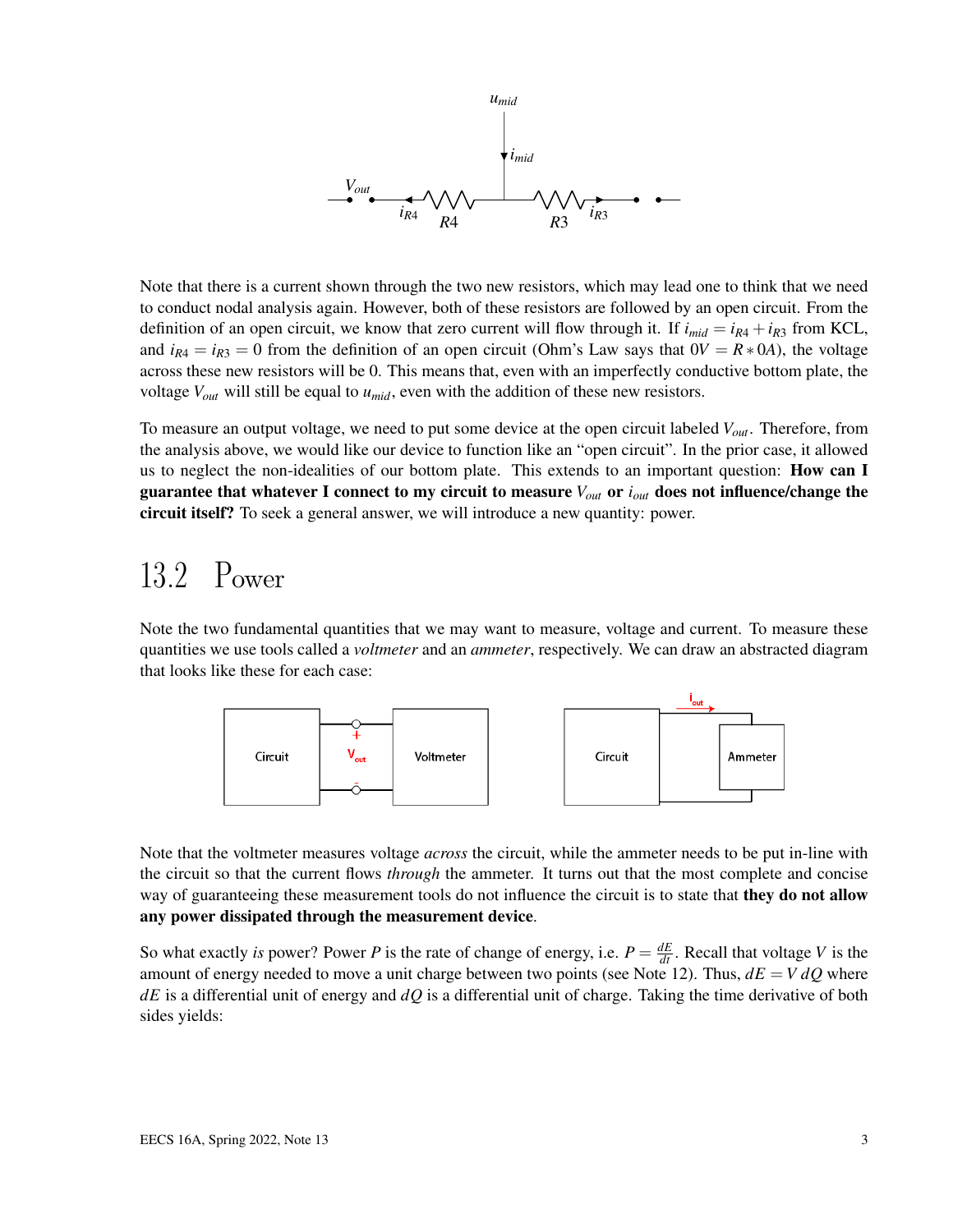$$
\frac{dE}{dt} = V\frac{dQ}{dt} \tag{1}
$$

$$
P = V \frac{dQ}{dt} \tag{2}
$$

Recall that current *I* is defined as the rate of change of charge,  $\frac{dQ}{dt}$ . Therefore,

$$
P = V \frac{dQ}{dt} \tag{3}
$$

$$
P = VI \tag{4}
$$

The power dissipated (positive) or supplied (negative) by a component with voltage *V* and current *I* is thus equal to their product *IV*. Note that according to passive sign convention, positive current goes into the positive terminal of the component.



When  $P = IV$  is positive, power is being dissipated; when  $P = IV$  is negative, power is being generated/delivered. Being able to tell when power is dissipated versus delivered using the sign is the reason why passive sign convention was introduced in the first place! Note that, once we have completed nodal analysis, we should therefore be able to solve for power delivered/dissipated in every circuit element using this relationship.

 $P = IV$  is a fundamental relationship that will be used repeatedly and is worth memorizing. It can also take other useful forms through combination with Ohm's Law, given here for reference:

$$
P = IV \tag{5}
$$

$$
P = \frac{V^2}{R}
$$
 (6)

$$
P = I^2 R \tag{7}
$$

Returning to the question of how to build an ideal measurement device, remember that we want the device to have zero effect on the power dissipation/generation of the circuit.



Because our voltmeter is made to measure voltage, we can naturally assume that the voltage will or can be non-zero; this means that a voltmeter *must* have 0 current going into it to ensure  $P = IV = 0$ . In the ideal